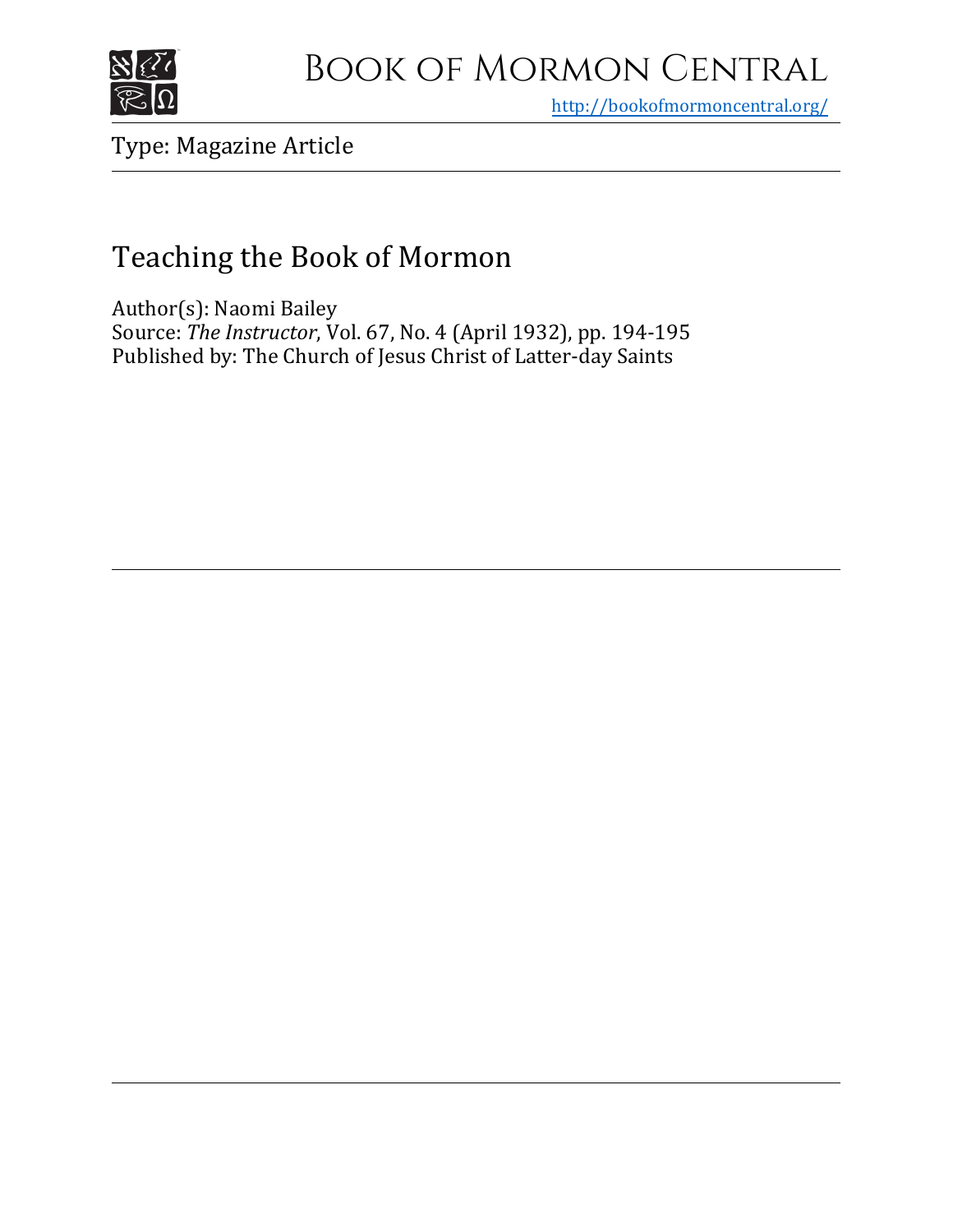## Teaching the Book of Mormon

## *By Naomi Bailey, Nephi, Utah*

To be a teacher in a Sunday School of the Church of Jesus Christ of Latter-day Saints is one of the most wonderful privileges that can come to anyone. Then to be able to teach the Book of Mormon is a special privilege. The book itself is an inspiration and when we consider the beautiful promise it contains to those who read it as it should be read a teacher has all the incentive needed to go forward and do his or her best to create a real love in the hearts of the boys and girls for this book brought forth by the hand of the Lord.

The Book of Mormon has never passed out of the hands of men of God. They knew the Gospel and appreciated the sacred nature of the writings. Of course no teacher will attempt to begin the year's work without having first read the book through. In this way he will better • know just when to introduce into his lessons supplementary material that directly connects up with each particular lesson.

A teacher cannot teach what he does not know. Teaching invites constant growth and improvement. It is work that stimulates ambition and enhances personal worth. Teaching presumes concern, a painstaking effort to be richly prepared. Such preparation involves adequate collection of data. Four outstanding sources available to all teachers should be regularly capitalized.

It is surprising what ideas come crowding in when once we really set about to think a problem'through. The law of association of ideas will always function if we but give it a chance. One thought suggests another until a whole train crowds into consciousness. Of course it calls for steam to start the train.

Great men of all time have been able to generate new thoughts. Outstanding teachers must cultivate the same ability. Try thinking through any question that touches your experience. Your best ideas for your teaching will 'be your own; they represent you and make your teaching distinctive.

A second great source of ideas is good books. There is practically no subject upon which excellent material is not available. Through good books the teacher enriches his own ideas. Every teacher ought to read regularly and liberally. Thirty minutes a day will soon build up a generous background.

A third aid to teaching is the ability to see what goes on about us. Try checking any twenty minutes of your day to determine how many interesting items you can note. Note how Jesus drew upon His experiences and His environment for forceful illustrations. From beginning to end His teachings are full of rich concrete suggestions. Suggestions lie all about us every day. What have you noticed today of real interest ?

The humblest man living has ideas which have never occurred to you. Everybody else is a little different from you. Conversation may always enrich one's point of view. And your great advantage is that you may select persons known through experience or<br>training to have ideas. The wise training to have ideas. teacher, like Socrates of old, goes about gleaning truths from others.' Have you cultivated the art of tapping the rich resources of the minds of your associates ?

There are many sources of supplementary material from which we can draw. Taking notes and keeping memoranda of helpful material can be brought into good use. Every so often articles of great, interest on the subject of archaeological discoveries in South, Central and North America appear in the newspapers and magazines. The